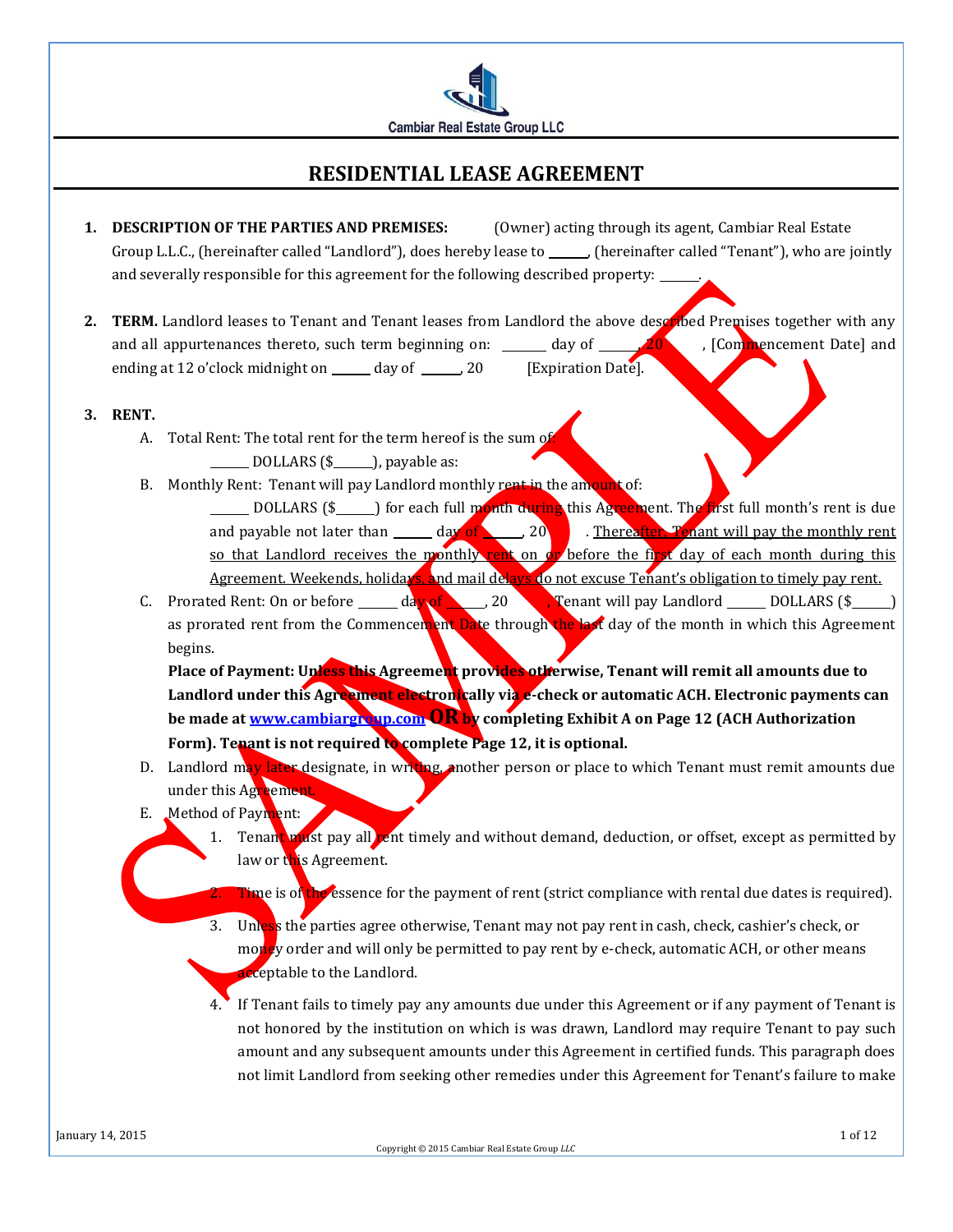

timely payments with good funds. Tenant will pay Landlord a returned payment charge of \$25.00 for each payment that is returned NSF.

# **4. SECURITY DEPOSIT.**

A. Upon the due execution of this Agreement, Tenant shall deposit with the Landlord the sum of \_\_\_\_\_\_ DOLLARS (\$ ) receipt of which is hereby acknowledged by Landlord, as security for any damage caused to the Premises during the term hereof. Such deposit shall be returned to the Tenant, without interest, and less any set off for damages to the Premises upon the termination of this Agreement. Security deposit to be held by:

Received Date:

- B. Deductions:
	- 1. Landlord may deduct reasonable charges from the security deposit for.
		- a. Damages to the Premises, excluding normal wear and tear;
		- b. Costs for which Tenant is responsible to clean, deodorize, exterminate, and maintain the Premises including carpet cleaning. (carpets must be professionally cleaned to avoid a security deposit deduction);
		- c. Unpaid or accelerated rent;
		- d. Unpaid late charges;
		- e. Unpaid utilities;
		- f. Unpaid pet charges;
		- g. Replacing unreturned keys, garage door openers, security devices, or other components;
		- h. The removal of unauthorized locks or fixtures installed by Tenant;
		- i. Landlord's cost to access the Premises if made inaccessible by Tenant;
		- Missing or burned-out light bulbs and fluorescent tubes;
		- Packing, removing, and storing abandoned property;
		- l. Removing abandoned or illegally parked vehicles;
		- m. Costs of re-leasing if Tenant is in default;
		- n. Any unpaid charges or fees for which Tenant is responsible under this Agreement;
		- o. Mailing costs associated with sending notices to Tenant for any violations of this Agreement; and
			- Other items Tenant is responsible to pay under this Agreement.

2. If deductions exceed the security deposit, Tenant will pay to Landlord the excess within 10 days fter Landlord makes written demand.

#### **5. USE OF PREMISES**.

A. The Premises shall be used and occupied by Tenant and Tenant's immediate family, consisting of  $\overline{\phantom{a}}$ exclusively, as a private single family dwelling, and no part of the Premises shall be used at any time during the term of this Agreement by the Tenant for the purpose of carrying on any business, profession, or trade of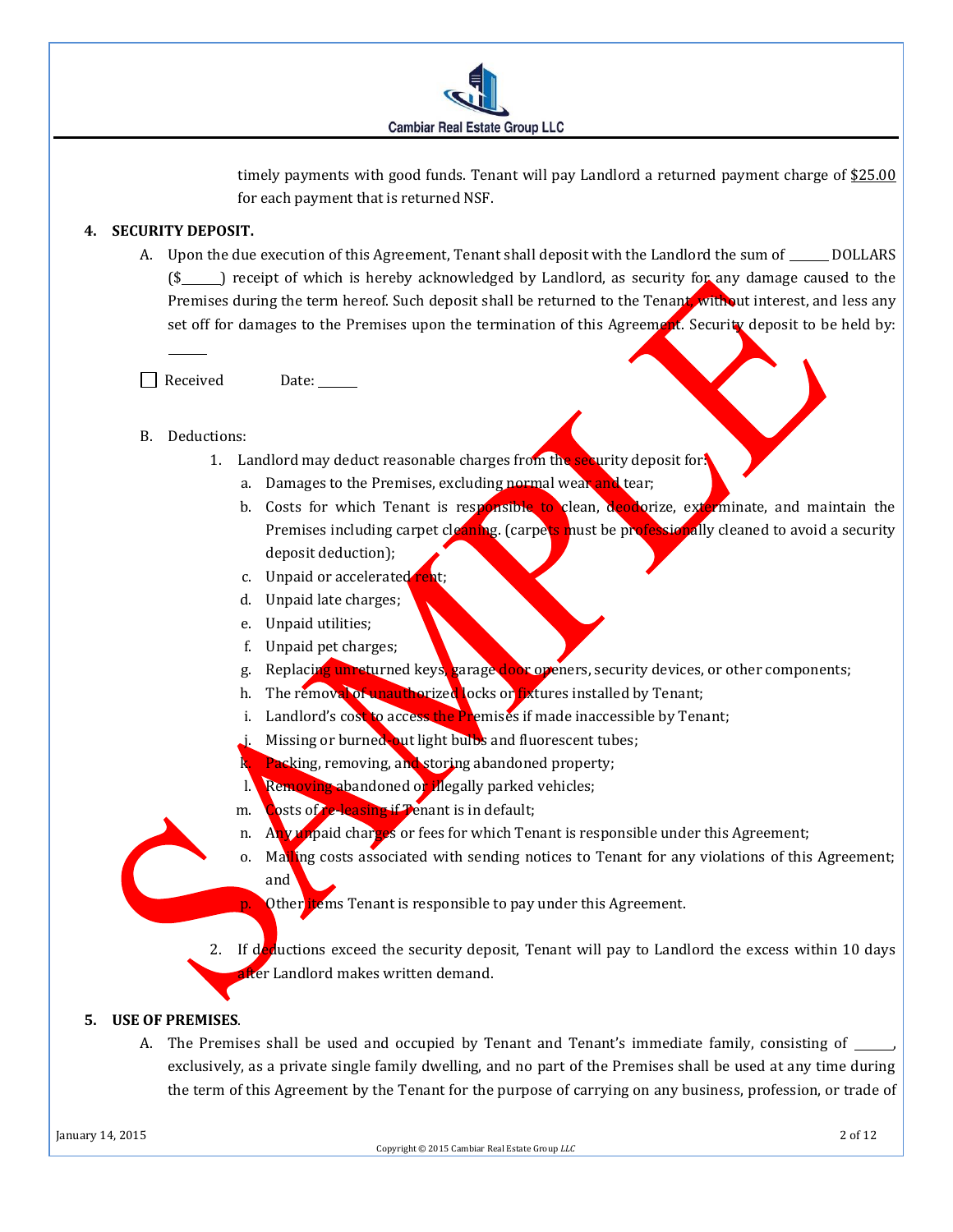

any kind, or for any purpose other than as a private single family dwelling. Tenant shall not allow any person, other than Tenant's immediate family or transient relatives and friends who are guests of Tenant, to use or occupy the Premises without first obtaining Landlord's written consent to such use. Tenant shall comply with any and all laws, ordinances, rules and orders of any and all governmental or quasi-governmental authorities affecting the cleanliness, use, occupancy, and preservation of the Premises.

- B. Prohibitions: Tenant may not permit any part of the Property to be used for:
	- 1. Any activity which is a nuisance, offensive, noisy, or dangerous;
	- 2. The repair of any vehicle;
	- 3. Any business of any type, including but not limited to child care;
	- 4. Any activity that violates any zoning ordinance, owner's association rule, or restrictive covenant;
	- 5. Any illegal or unlawful activity; or
	- 6. Activity that obstructs, interferes with, or infringes on the rights of other persons near the Property.
- **6. CONDITION OF PREMISES**. Tenant stipulates, represents and warrants that Tenant has examined the Premises, and that they are at the time of this Agreement in good order, repair, and in a safe, clean and tenantable condition.
	- A. Landlord makes no express or implied warranties as to the condition of the Premises. Tenant has inspected the Premises and accepts it AS-IS provided that Landlords
	- B. The following appliances are included with the Premises:
	- C. Tenant will complete an Inventory and Condition Form, noting any damages to Premises, and deliver it to Landlord within \_\_\_\_\_\_ days after the Commencement Date. If Tenant fails to timely deliver the Inventory and Condition Form, the Premises will be deemed to be free of damages, unless otherwise expressed in this lease. The Inventory and Condition Form is not a request for repairs. Tenant must direct all requests for repairs in compliance with Paragraph 14.
	- D. Move-Out Condition: When this lease ends, Tenant will surrender the Premises in the same condition as when received, normal wear and tear excepted. Tenant will leave the Premises in a clean condition free of all trash, debris, and any personal property. Tenant may not abandon the Premises.

Tenant must reimburse Landlord all Landlord's reasonable costs for packing, removing, storing, and selling the personal property left in the Premises after surrender or abandonment.

**7. ASSIGNMENT AND SUB-LETTING**. Tenant shall not assign this Agreement, or sub-let or grant any license to use the Premises or any part thereof without prior written consent of Landlord. A consent by Landlord to one such assignment, sub-letting or license shall not be deemed to be consent to any subsequent assignment, sub-letting or license. An assignment, sub-letting or license without the prior written consent of Landlord or an assignment or subletting by operation of law shall be absolutely null and void and shall, at Landlord's option, terminate this Agreement.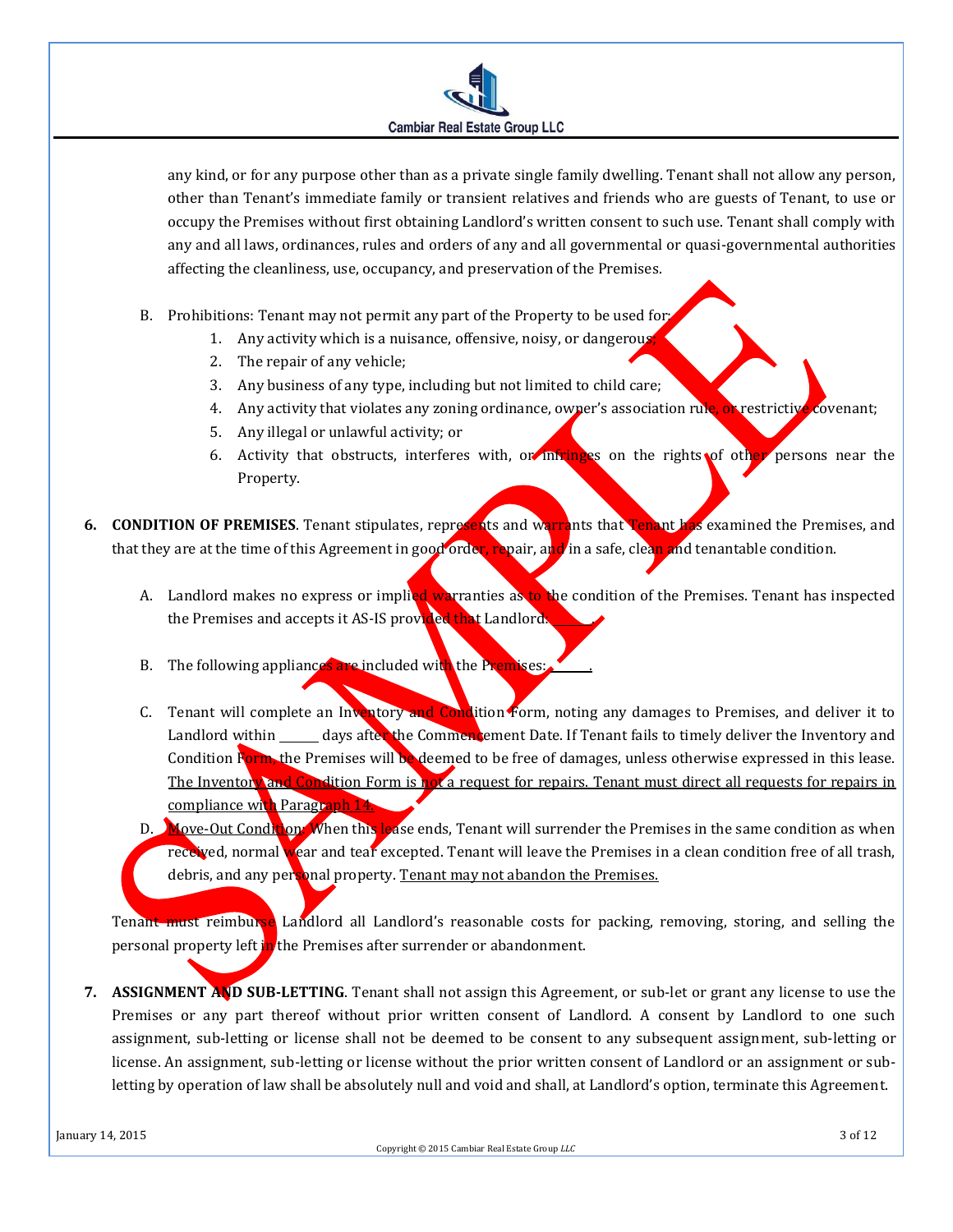- **8. ALTERATIONS AND IMPROVEMENTS**. Tenant shall make no alterations to the buildings or improvements on the Premises or construct any building or make any other improvements on the Premises without the prior written consent of Landlord. Any and all alterations, changes, improvements built, constructed or placed on the Premises by Tenant shall, unless otherwise provided by written agreement between Landlord and Tenant, be and become the property of Landlord and remain on the Premises at the expiration or earlier termination of this Agreement.
- **9. NON-DELIVERY OF POSSESSION.** In the event Landlord cannot deliver possession of the Premises to Tenant upon the commencement of the term, through no fault of Landlord or its agents, then Landlord or its agents shall have no liability, but the rental herein provided shall abate until possession is given. Landlord or its agents shall have thirty (30) days in which to give possession, and if possession is tendered within such time, Tenant agrees to accept the demised Premises and pay the rental herein provided from that date. In the event possession cannot be delivered within such time, through no fault of Landlord or its agents, then this Agreement and all rights hereunder shall terminate.
- **10. HAZARDOUS MATERIALS**. Tenant shall not keep on the Premises any item of a dangerous, flammable or explosive character that might unreasonably increase the danger of fire or explosion on the Premises or that might be considered hazardous or extra hazardous by any responsible insurance company.
- **11. UTILITIES.** Tenant shall be responsible for **arranging** for and paying for all utility services including; electric, gas, water, sewer, trash, cable, security and telephone required on the Premises, **except:** \_\_\_\_\_\_. In the event Tenant fails to have utility services transferred to his/her name, Landlord shall have the right, at Landlord's option, to declare Tenant in default and cancel this Agreement, or add said utility charges to Tenant's monthly rental.
- **12. MAINTENANCE AND REPAIR; RULES. Tenant will**, at its sole expense, keep and maintain the Premises and appurtenances in good and sanitary condition during the term of this Agreement and any renewal thereof. Without limiting the generality of the foregoing, Tenant shall:
	- A. Not obstruct the driveways, sidewalks, courts, entry ways, stairs and/or halls, which shall be used for the purposes of ingress and egress only;
	- B. Keep all windows, alass, window coverings, doors, locks, and hardware in good, clean order and repair;
	- Not obstruct or cove<mark>r th</mark>e windows or doors;
	- D. Not leave windows or doors in an open position during inclement weather;
	- E. Not hang any laundry, clothing, sheets, etc. from any window, rail, porch or balcony nor air or dry any of the same within any yard area or space unless appropriate facilities exist for that sole purpose (i.e. clothesline).
	- F. Not cause or permit any locks or hooks to be placed upon any door or window without the prior written consent of Landlord;
	- G. Keep all furnace filters and air conditioning condensers clean and free from dirt;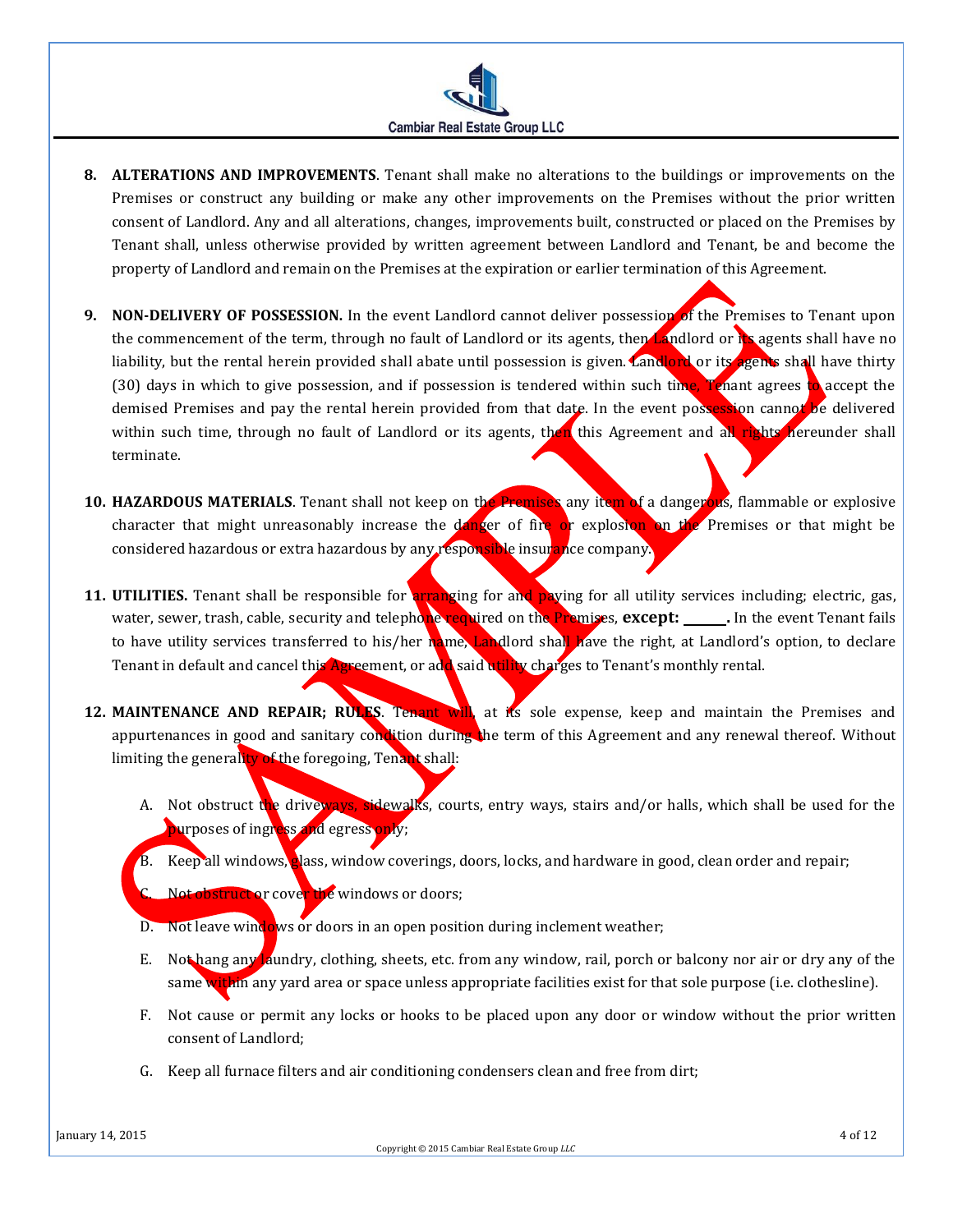

- H. Keep all lavatories, sinks, toilets, and all other water and plumbing apparatus in good order and repair and shall use same only for the purposes for which they were constructed. Tenant shall not allow any sweepings, rubbish, sand, rags, ashes or other substances to be thrown or deposited therein. Any damage to any such apparatus and the cost of clearing stopped plumbing resulting from misuse shall be borne by Tenant;
- I. Tenant's family and guests shall at all times maintain order in the Premises and at all places on the Premises, and shall not make or permit any loud or improper noises, or otherwise disturb other residents or neighbors;
- J. Keep all radios, television sets, stereos, etc., turned down to a level of sound that does not annoy or interfere with other residents or neighbors;
- K. Smoking is not permitted in any of the interior portions of the Premises;
- L. Deposit all trash, garbage, rubbish or refuse in the locations provided therefore and shall not allow any trash, garbage, rubbish or refuse to be deposited or permitted to stand on the exterior of any building or within the common elements;
- M. Abide by and be bound by any and all rules and regulations affecting the Premises or the common area appurtenant thereto which may be adopted or promulgated by the Condominium or Homeowners' Association having control over them;
- N. Supply and replace all light bulbs, fluorescent tubes, and batteries for smoke detectors and carbon monoxide detectors (of the same type and quality that are in the Premises on the Commencement Date);
- O. Take action to promptly eliminate any dangerous condition on the Premises;
- P. Take all necessary precautions to prevent broken water pipes due to freezing or other causes;
- Q. Pay any periodic, preventive, or additional extermination costs desired by Tenant;
- R. Know the location and operation of the main water shut-off valve and all electric breakers and how to switch the valve or breakers off at appropriate times to mitigate any potential damage and;
- S. Promptly notify Landlord, in writing, of all needed repairs (See Paragraph 14).

# **13. YARD MAINTENANCE**.

- A. Landlord, at Landlord's expense, will maintain the yard. Tenant will permit Landlord and Landlord's contractors reasonable access to the yard and will remove any pet from the yard at appropriate times. is responsible for snow removal from the walkways, sidewalks and driveway.
- B.  $\Box$  Tenant, at Tenant's expense, will maintain the yard. Maintaining the yard includes mowing, trimming and otherwise maintaining all lawns, shrubbery, bushes, flowers, gardens, trees, rock and other landscaping on or encroaching on the Premises. Tenant is also responsible for snow removal from walkways, driveways and sidewalks.

#### **14. REPAIRS.**

A. Repair Requests: All requests for repairs must be in writing and delivered to Landlord.

If by email[: crgllc@gmail.com](mailto:crgllc@gmail.com) If by fax: 1-866-467-9526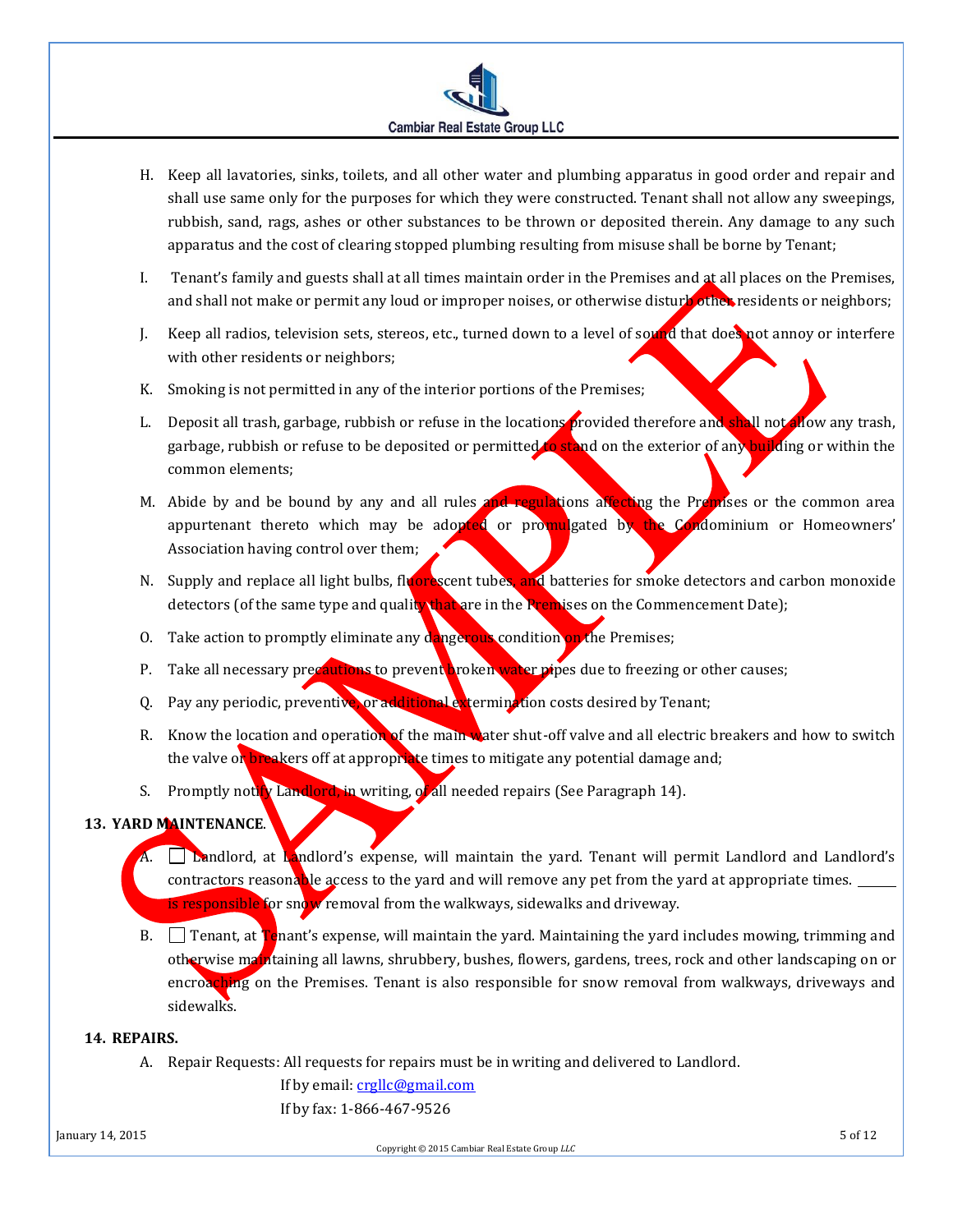

- B. Completion of Repairs:
	- 1. Tenant may not repair or cause to be repaired any condition, regardless of the cause, without Landlord's permission. All decisions regarding repairs, including the completion of any repair, whether to repair or replace the item, and the selection of contractors, will be at Landlord's sole discretion.
	- 2. Landlord is not obligated to complete a repair on a day other than a business day except in emergency situations.
	- 3. Under no circumstances is Tenant permitted to make deductions from the monthly rent without first receiving written permission from the Landlord authorizing each deduction.
- C. Payment of Repair Costs: At Landlord's discretion, Tenant will pay Landlord or any contractor Landlord directs Tenant to pay the first  $\frac{1}{2}$  of the cost to repair each condition in need of repair, and Landlord will pay the remainder, except for the following conditions which will be paid as follow
	- 1. Repairs that Landlord will Pay Entirely, Landlord will pay the entire cost to repair:
		- a. A condition caused by the Landlord or the negligence of the Landlord;
		- b. Wastewater stoppages or backups caused by deterioration, breakage, roots, ground condition, faulty construction, or malfunctioning equipment
		- c. A condition that adversely affects the health or safety of an ordinary tenant which is not caused by Tenant, an occupant, a member of Tenant's family, or a guest or invitee of Tenant; and
		- d. A condition in the following items which is not caused by Tenant or Tenant's negligence:
			- i. Heating and air conditioning systems;
			- ii. Water heaters; or
				- Water penetration from structural defects.
	- 2. Repairs that Tenant will Pay Entirely: Tenant will pay Landlord or any contractor Landlord directs Tenant to pay the entire cost to repair:

A condition caused by Tenant, an occupant, a member of Tenant's family, or a guest or invitee of the Tenant (A failure to timely report an item in need of repair or the failure to properly maintain an item which may cause damage for which Tenant may be responsible);

Damage from wastewater stoppages caused by foreign or improper objects in lines that exclusively service the Premises;

- c. Damage to doors, windows, or screens; and
- d. Damage from windows or doors left open.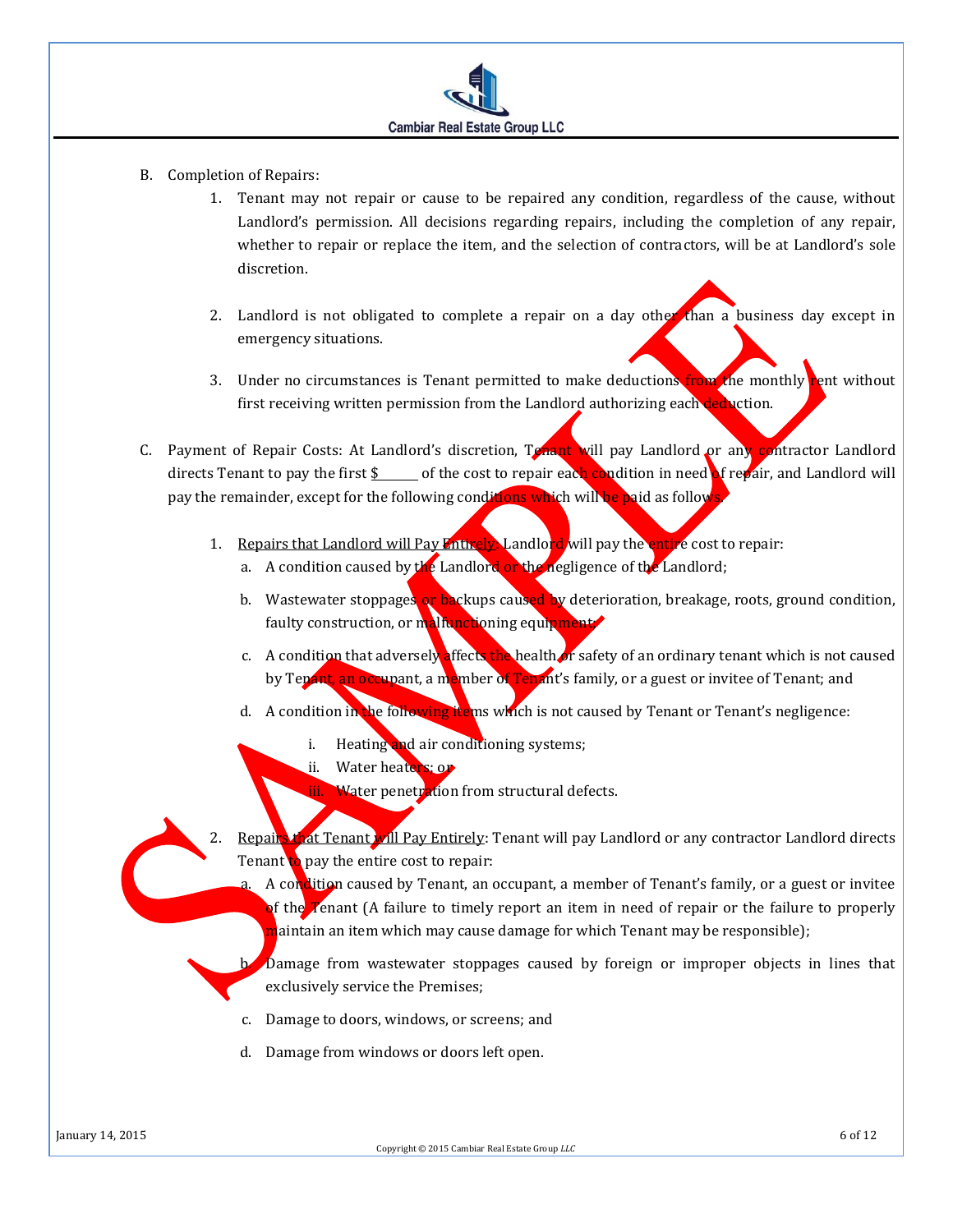

- **15. DAMAGE TO PREMISES**. In the event the Premises are destroyed or rendered wholly untenantable by fire, storm, earthquake, or other casualty not caused by the negligence of Tenant, this Agreement shall terminate from such time except for the purpose of enforcing rights that may have then accrued hereunder. The rental provided for herein shall be accounted for by and between Landlord and Tenant up to the time of such injury or destruction of the Premises, Tenant paying rentals up to such date and Landlord refunding rentals collected beyond such date. Should a portion of the Premises thereby be rendered untenantable, the Landlord shall have the option of either repairing such injured or damaged portion or terminating this Agreement. In the event that Landlord exercises its rights to repair such untenantable portion, the rental shall abate in the proportion that the injured parts bear to the whole Premises, and such part so injured shall be restored by Landlord as speedily as practicable, after which full rent shall recommence and the Agreement continue according to its terms.
- **16. INSPECTION OF PREMISES**. Landlord and Landlord's agents shall have the right at all reasonable times during the term of this Agreement and any renewal thereof to enter the Premises for the purpose of inspecting the Premises and all buildings and improvements thereonand for the purposes of making any repairs, additions of alterations as may be deemed appropriate by Landlord for the preservation of the Premises or the building, provided that Landlord gives Tenant one (1) days notice. In case of emergency, Landlord may enter the Premises without prior notice to or the consent of Tenant. Landlord and its agents shall further have the right to exhibit the Premises and to display the usual "for sale", "for rent" or "vacancy" signs on the Premises at any time within forty-five (45) days before the expiration of this Agreement. The right of entry shall likewise exist for the purpose of removing placards, signs, fixtures, alterations or additions, which do not conform to this **Agreement** or to any restrictions, rules or regulations affecting the Premises.
- **17. SUBORDINATION OF LEASE**. This Agreement and Tenant's interest hereunder are and shall be subordinate, junior and inferior to any and all mortgages, liens or encumbrances now or hereafter placed on the Premises by the Landlord, all advances made under any such mortgage, liens, or encumbrances (including, but not limited to, future advances), the interest payable on such mortgages, liens or encumbrances and any and all renewals, extensions or modifications of such mortgages, liens or encumbrances.
- **18. TENANT'S HOLD OVER.** If Tenant remains in possession of the Premises with the consent of Landlord after the natural expiration of this Agreement and does not renew the Agreement, a new tenancy from month-to-month shall be created between Landlord and Tenant which shall be subject to all of the terms and conditions hereof except that rent shall then be due and owing at \_\_\_\_\_\_ DOLLARS (\$\_\_\_\_\_) per month and except that such tenancy shall be terminable upon fifteen [15] days written notice served by either party.
- **19. SURRENDER OF PREMISES**. Upon the expiration of the term hereof, Tenant shall surrender the Premises in as good a state and condition as they were at the commencement of this Agreement, reasonable use and wear and tear thereof and damages by the elements excepted. Tenant is required to give Landlord at least thirty (30) days written notice of surrender. If Tenant fails to give proper notice and vacates the Premises at the end of the Agreement, Tenant shall pay Landlord additional rent in an amount equal to one months rent under this Agreement.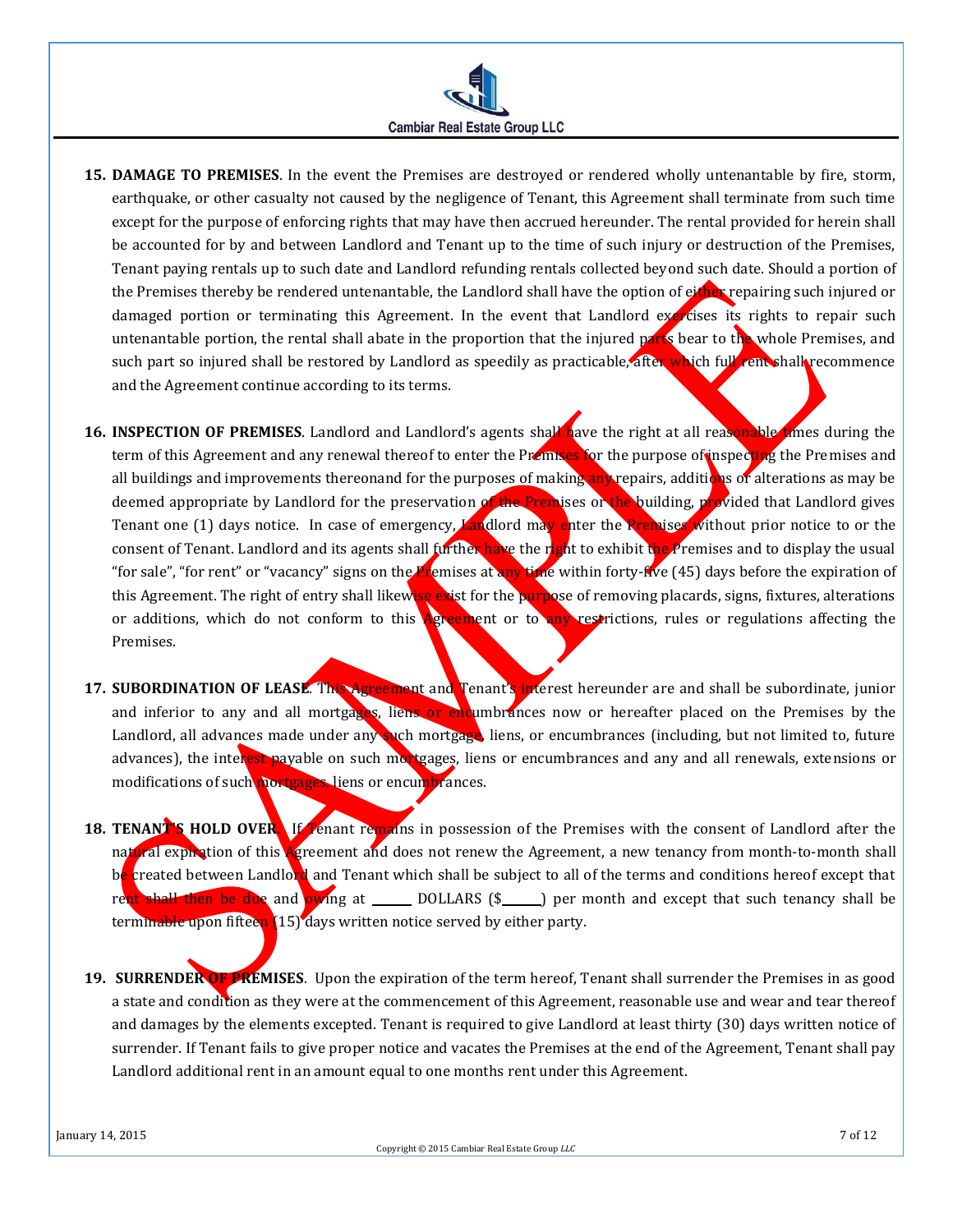

# **20. ANIMALS**. Landlord  $\Box$  allows pets  $\Box$  does not allow pets

Tenant shall be entitled to keep no more than  $\qquad \qquad$  ( $\qquad$ ) domestic dogs, cats or birds; however, at such time as Tenant shall actually keep any such animal on the Premises, Tenant shall pay to Landlord a one-time non-refundable pet fee of Dollars  $(\$ \)$ . Received Date:

- **21. QUIET ENJOYMENT**. Tenant, upon payment of all of the sums referred to herein as being payable by Tenant and Tenant's performance of all Tenant's agreements contained herein and Tenant's observance of all rules and regulations, shall and may peacefully and quietly have, hold and enjoy said Premises for the term hereof.
- **22. INDEMNIFICATION**. Landlord shall not be liable for any damage or injury of or to the Tenant, Tenant's family, guests, invitees, agents or employees or to any person entering the Premises or the building of which the Premises are a part or to goods or equipment, or in the structure or equipment of the structure of which the Premises are a part, and Tenant hereby agrees to indemnify, defend and hold Landlord harmless from any and all claims or assertions of every kind and nature.

### **23. DEFAULT**.

- A. If Tenant fails to comply with any of the material provisions of this Agreement, other than the covenant to pay rent, or of any present rules and regulations or any that may be hereafter prescribed by Landlord, or materially fails to comply with any duties imposed on Tenant by statute, within fourteen  $(14)$  days after delivery of written notice by Landlord specifying the non-compliance and indicating the intention of Landlord to terminate the Agreement by reason thereof, at the end of thirty (30) days after the date of the notice, Landlord may terminate this Agreement. If the default is remedied withing fourteen  $(14)$  days of the first written notice, and a same or similar failure to comply occurs withing six (6) months from the date of the first default, Landlord may terminate this Agreement within fourteen (14) days of written notice of default to Tenant.
- B. If Tenant fails to pay rent when due and if the rent remains unpaid withing three (3) days after written notice by Landlord of the nonpayment and Landlord's intention to terminate the occupancy if the rent is not paid, Landlord may terminate the occupancy of Tenant under this Agreement
- C. Landlord will attempt to mitigate any damage or loss caused by Tenant's breach by attempting to re-lease the Premises to acceptable tenants and reducing Tenant's liability accordingly.
- **24. LATE CHARGE**. Payment of rent is due on the first day of the month. Tenant will be allowed a grace period of three (3) days. On the fourth day a late fee of Fifty dollars (\$50.00) shall be due along with the payment of rent, plus additional fees of Ten dollars (\$10.00) per day for each late day greater than three (3), including the day of payment. The total late charge for any one month will not exceed One Hundred Fifty dollars (\$150.00). Nonpayment of late fees shall constitute a breach of this Agreement, and, if not remedied within fourteen (14) days, will be construed as thirty (30) days notice of intent to vacate, effective as of the date the rent was due.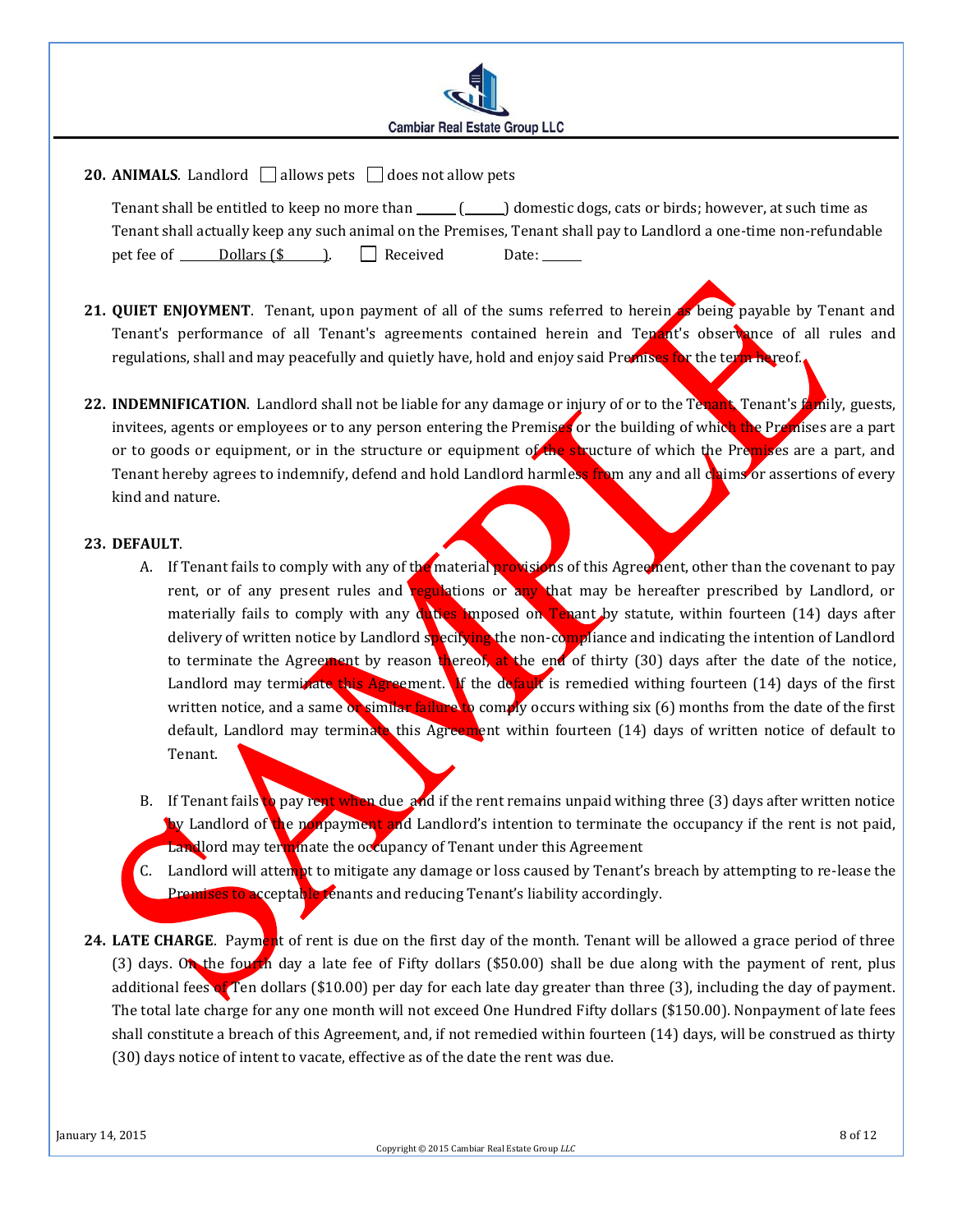

**25. ABANDONMENT**. If at any time during the term of this Agreement Tenant abandons the Premises or any part thereof, Landlord may, at Landlord's option, obtain possession of the Premises in the manner provided by law, and without becoming liable to Tenant for damages or for any payment of any kind whatever. Landlord may, at Landlord's discretion, as agent for Tenant, relet the Premises, or any part thereof, for the whole or any part thereof, for the whole or any part of the then unexpired term, and may receive and collect all rent payable by virtue of such reletting, and, at Landlord's option, hold Tenant liable for any difference between the rent that would have been payable under this Agreement during the balance of the unexpired term, if this Agreement had continued in force, and the net rent for such period realized by Landlord by means of such reletting. If Landlord's right of reentry is exercised following abandonment of the Premises by Tenant, then Landlord shall consider any personal property belonging to Tenant and left on the Premises to also have been abandoned, in which case Landlord may dispose of all such personal property in any manner Landlord shall deem proper and Landlord is hereby relieved of all liability for doing so.

26. **EARLY TERMINATION**. This Agreement begins on the Commencement Date and ends on the Expiration Date unless terminated earlier by one of the following:

- A. Military: Tenant may terminate this Agreement if (i) Tenant is or becomes a member on active duty of the United States uniformed services and (ii) Tenant receives permanent change of station (PCS) orders or deployment orders for not less than 90 days. To terminate this Agreement under this paragraph, Tenant must deliver to Landlord: (i) a copy of the  $\alpha$  ders; and (ii) written notice of termination that specifies the effective date of termination which may not be earlier than 30 days after the first date on which the next rental payment is due after the date the notice is delivered. This paragraph does not apply to orders authorizing base or post housing.
- B. If Landlord fails to comply with this Agreement, Tenant may seek any relief provided by law.
- C. If Tenant fails to timely pay all amounts due under this Agreement or otherwise fails to comply with this Agreement, Tenant will be in default and risk early termination.
- D. **Tenant buyout option.**  $\Box$  offered  $\Box$  not offered
- Tenant may, after giving Landlord at least thirty (30) days written notice of surrender, opt to forfeit the entire security deposit of DOLLARS  $(\frac{2}{3})$  and additionally pay the Landlord a lease termination fee in the **amount of**  $\blacksquare$  DOLLARS  $(\S \ldots)$  which is equal to  $\ldots$  months rent for the privilege of early termination. Tehant must also pay rent for the last 30 days of occupancy. The termination fee is not to be considered payment of rent.
- **27. GOVERNING LAW**. This Agreement shall be governed, construed and interpreted by, through and under the Laws of the State of Nebraska.
- **28. SEVERABILITY**. If any provision of this Agreement or the application thereof shall, for any reason and to any extent, be invalid or unenforceable, neither the remainder of this Agreement nor the application of the provision to other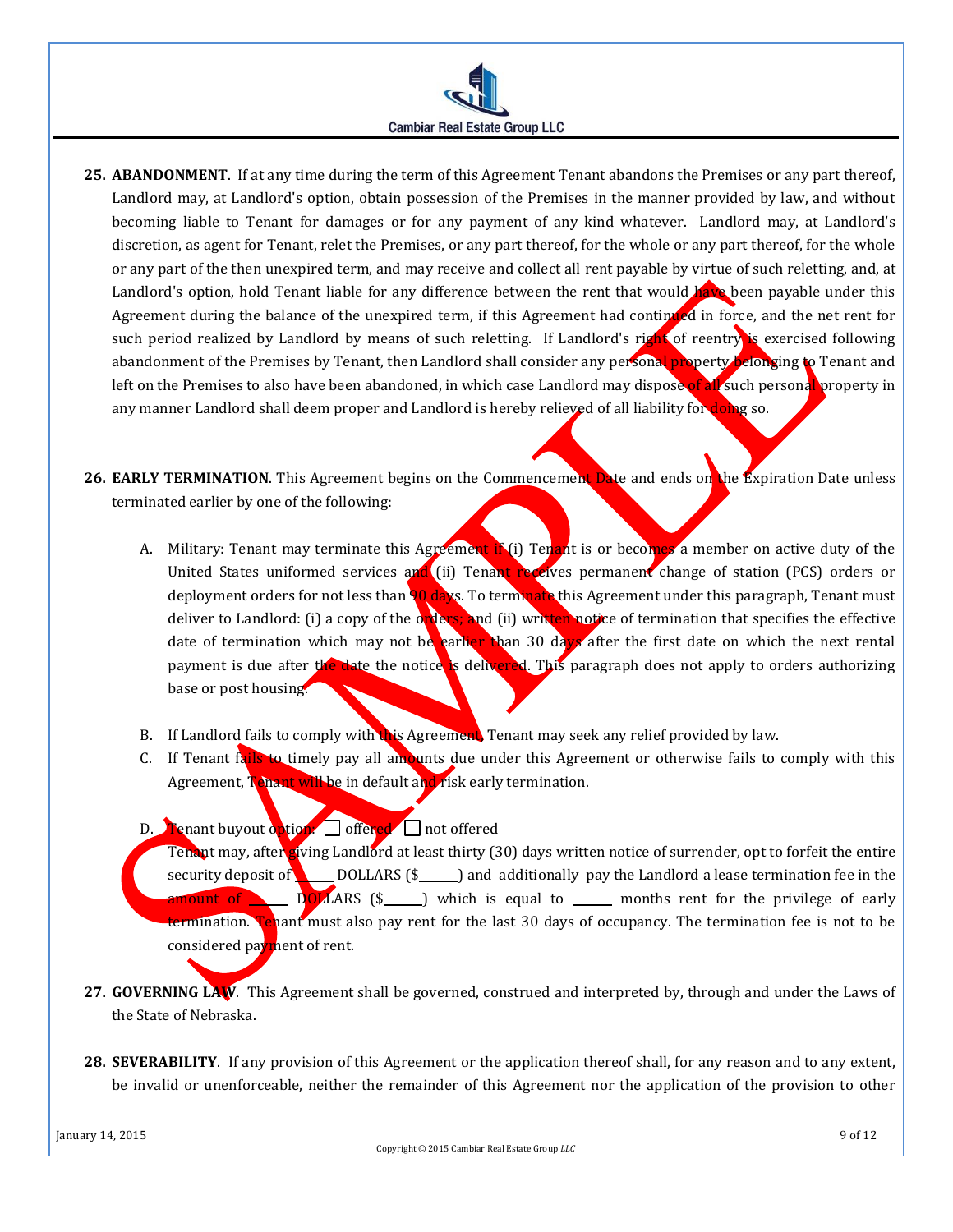

persons, entities or circumstances shall be affected thereby, but instead shall be enforced to the maximum extent permitted by law.

- **29. BINDING EFFECT**. The covenants, obligations and conditions herein contained shall be binding on and inure to the benefit of the heirs, legal representatives, and assigns of the parties hereto.
- **30. DESCRIPTIVE HEADINGS**. The descriptive headings used herein are for convenience of reference only and they are not intended to have any effect whatsoever in determining the rights or obligations of the Landlord or Tenant.
- **31. MODIFICATION**. The parties hereby agree that this document contains the entire agreement between the parties and this Agreement shall not be modified, changed, altered or amended in any way except through a written amendment signed by all of the parties hereto.

#### **32. INFORMATION**.

- A. It is Tenant's responsibility to determine, before signing this Agreement, if: (i) all services (e.g., utilities, connections, schools, and transportation) are accessible to or from the Premises; (ii) such services are sufficient for Tenant's needs and wishes; and (iii) Fenant is satisfied with the condition of the Premises.
- B. Unpaid rent and any unpaid amount under this Agreement are reportable to credit reporting agencies.
- **C. Landlord's insurance does not cover Tenant from loss of personal property. Landlord requires that Tenant obtain a Renter's Insurance Policy for casualties such as fire, flood, water damage, and theft.**  Tenant represents that Tenant intends to purchase such insurance. Initial \_\_\_\_\_\_\_
- D. Landlord's Agent, Cambiar Real Estate Group LLC, will act as the property manager for the Landlord. All future inquiries about this Agreement, rental payments, security deposits, repair requests and all other information concerning tenancy should be directed to the Landlord's Agent.
- **33.** NOTICE. Any notice required or permitted under this Agreement or under state law shall be deemed sufficiently given or served if sent by United States certified mail, return receipt requested, addressed as indicated below: Landlord and Tenant shall **each have the right from time to time to change the place notice is to be given under this** paragraph by written notice thereof to the other party.

\_\_\_\_\_\_\_\_\_\_\_\_\_\_\_\_\_\_\_\_\_\_\_\_\_\_\_\_\_\_\_\_\_\_\_\_\_\_\_\_\_\_\_\_\_\_\_\_\_\_\_\_\_\_\_\_\_\_\_\_\_\_\_\_\_\_\_\_\_\_\_\_\_\_\_\_\_\_\_\_\_\_\_\_\_\_\_\_\_\_\_\_\_\_\_\_\_\_\_\_\_\_\_\_\_\_\_\_\_\_\_\_\_ \_\_\_\_\_\_\_\_\_\_\_\_\_\_\_\_\_\_\_\_\_\_\_\_\_\_\_\_\_\_\_\_\_\_\_\_\_\_\_\_\_\_\_\_\_\_\_\_\_\_\_\_\_\_\_\_\_\_\_\_\_\_\_\_\_\_\_\_\_\_\_\_\_\_\_\_\_\_\_\_\_\_\_\_\_\_\_\_\_\_\_\_\_\_\_\_\_\_\_\_\_\_\_\_\_\_\_\_\_\_\_\_\_

## **34. ADDITIONAL PROVISIONS; DISCLOSURES**. \_\_\_\_\_\_\_\_\_\_\_\_\_\_\_\_\_\_\_\_\_\_\_\_\_\_\_\_\_\_\_\_\_\_\_\_\_\_\_\_\_\_\_\_\_\_\_\_\_\_\_\_\_\_\_\_\_\_\_\_\_\_\_\_\_\_\_\_\_\_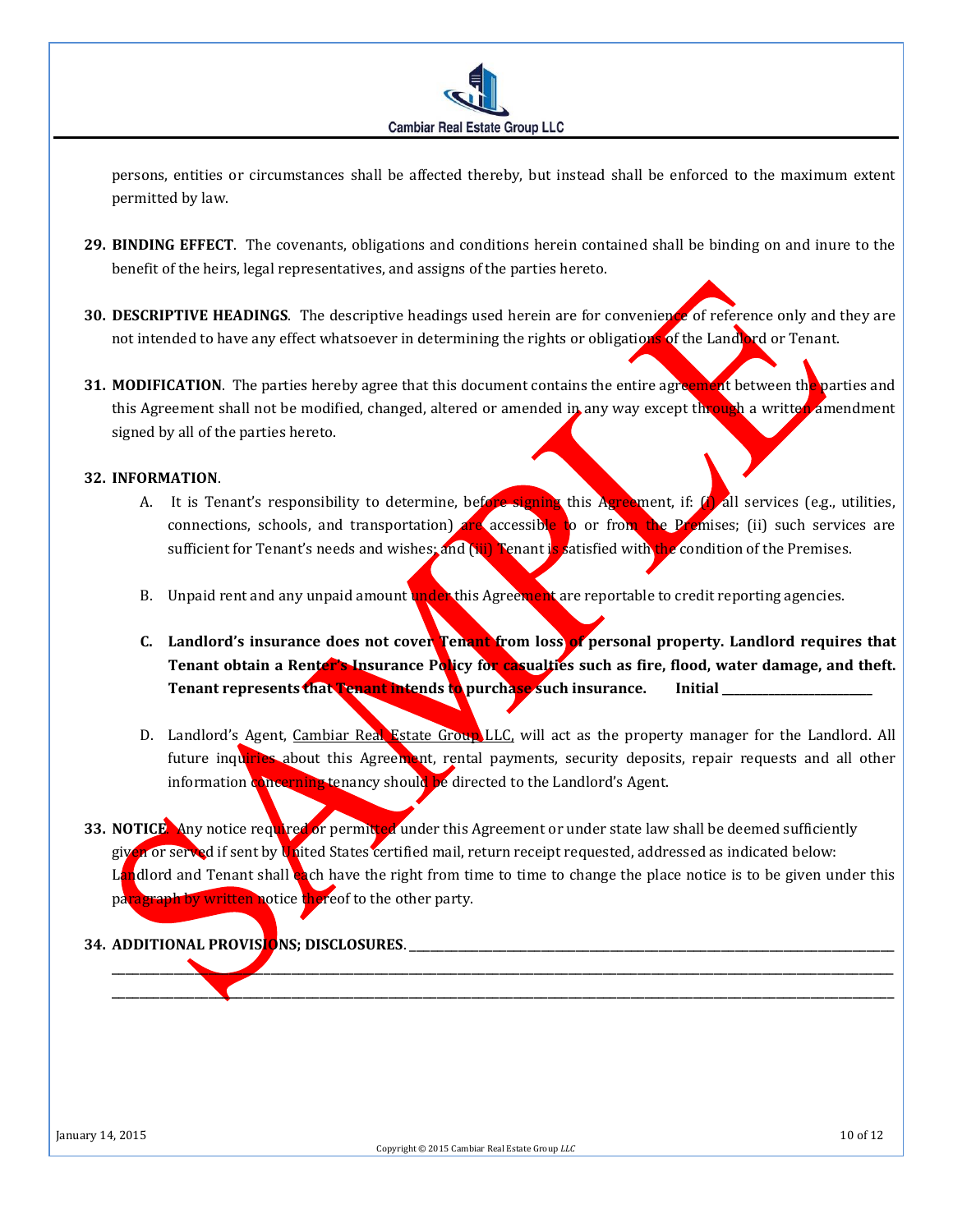

# **This Agreement is binding upon final acceptance. READ IT CAREFULLY. If you do not understand the effect of this Agreement, consult your attorney BEFORE signing.** IN WITNESS WHEREOF, Landlord and Tenant have signed this Lease Agreement on the\_\_\_\_\_\_day of\_\_\_\_\_\_\_\_\_\_\_\_\_\_\_\_\_\_\_\_\_\_\_\_\_20\_\_\_\_. LANDLORD ADDRESS: LANDLORD:  $\overline{\phantom{a}}$  , and the contract of the contract of the contract of the contract of the contract of the contract of the contract of the contract of the contract of the contract of the contract of the contract of the contrac c/o Cambiar Real Estate Group LLC and the Cambiar Real Estate Group, L.L.C., a Nebraska 3606 N. 156<sup>th</sup> St., Ste 101-220 **Limited Liability Company**, Agent Omaha, NE 68116 Office: (402) 215-4900 By: Fax: (866)-467-9526 Timothy D. Leatherman, Member *Broker # 20060639* TENANT'S ADDRESS: TENANT: Signed:**X**\_\_\_\_\_\_\_\_\_\_\_\_\_\_\_\_\_\_\_\_\_\_\_\_\_\_\_\_\_\_\_\_\_\_\_\_\_\_\_\_\_\_\_\_\_\_\_ Date:\_\_\_\_\_\_\_\_\_\_\_\_\_\_\_\_\_\_\_\_\_\_\_\_\_\_\_\_  $Cell$ #: Email: Signed:**X**\_\_\_\_\_\_\_\_\_\_\_\_\_\_\_\_\_\_\_\_\_\_\_\_\_\_\_\_\_\_\_\_\_\_\_\_\_\_\_\_\_\_\_\_\_\_\_ Date:\_\_\_\_\_\_\_\_\_\_\_\_\_\_\_\_\_\_\_\_\_\_\_\_\_\_\_\_ Cell #: Email: